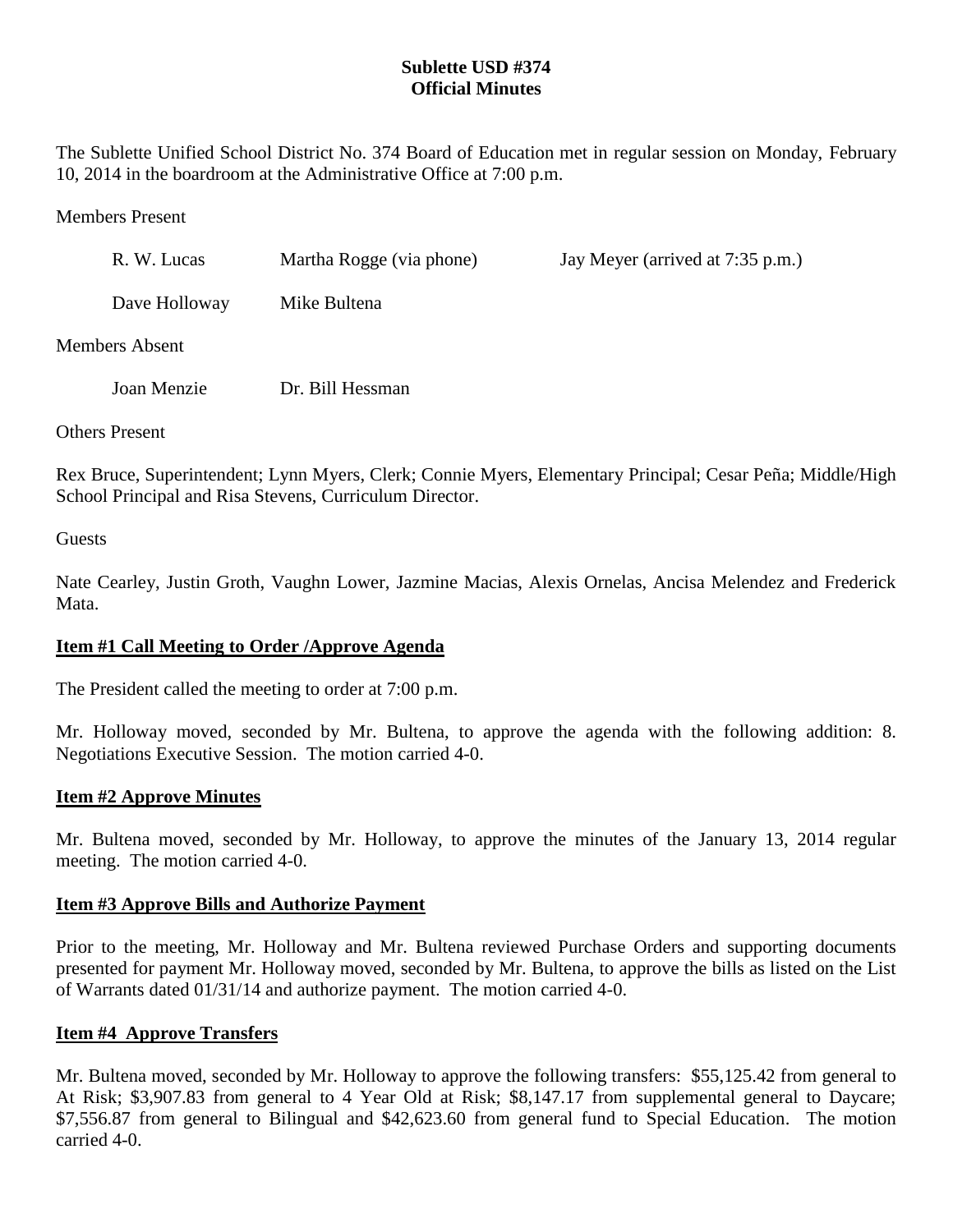Board Minutes Page 2 February 10, 2014

## **PUBLIC FORUM**

Vaughn Lower addressed the board on use of the high school gym.

Mr. Lucas reported on the Sublette Public School Foundation annual meeting.

## **Reports**

### Curriculum

Mrs. Myers gave the curriculum report. She reported that they have received the Kansas Reading Initiative Lexia Grant for a K-5 reading program.

### Principals

Mrs. Myers reported that several sixth grade students had attended honor choir and honor band programs. She reported on the fifth and sixth grade math contest at Meade.

Mrs. Myers informed the board of the following upcoming events: Body Venture, Soil Conservation Day and the Larks in Flight musical.

Mr. Peña reported that Lindsay Withers won first place and Lexie Sjeklocha won second place in the County Spelling Bee. He also reported that the math department will go to Wamego to look at text books.

He informed the board of the following upcoming events: Basketball Homecoming Friday night, Scholars Bowl to state completion at Moundridge on Saturday.

## SWPRSC/HPEC

Mr. Meyer reported on the SWPRSC Board meeting. Mr. Lucas reported on the HPEC meeting.

#### Superintendent:

Mr. Bruce reported that thefts of cash had occurred at the high school. The person responsible had been caught and returned to juvenile care.

He also stated he needed guidance from the board on a policy for issuance of keys for the schools.

## **Item #6 Executive Session – Non-elected Personnel**

Mr. Holloway moved, seconded by Mr. Bultena, to go into executive session to discuss non-elected personnel, in order to protect the privacy interest of an identifiable individual(s), to include Mr. Bruce in executive session, and to reconvene to open session in the boardroom at 8:30 p.m. The motion carried 5-0

The Board reconvened to open session at 8:30 p.m.